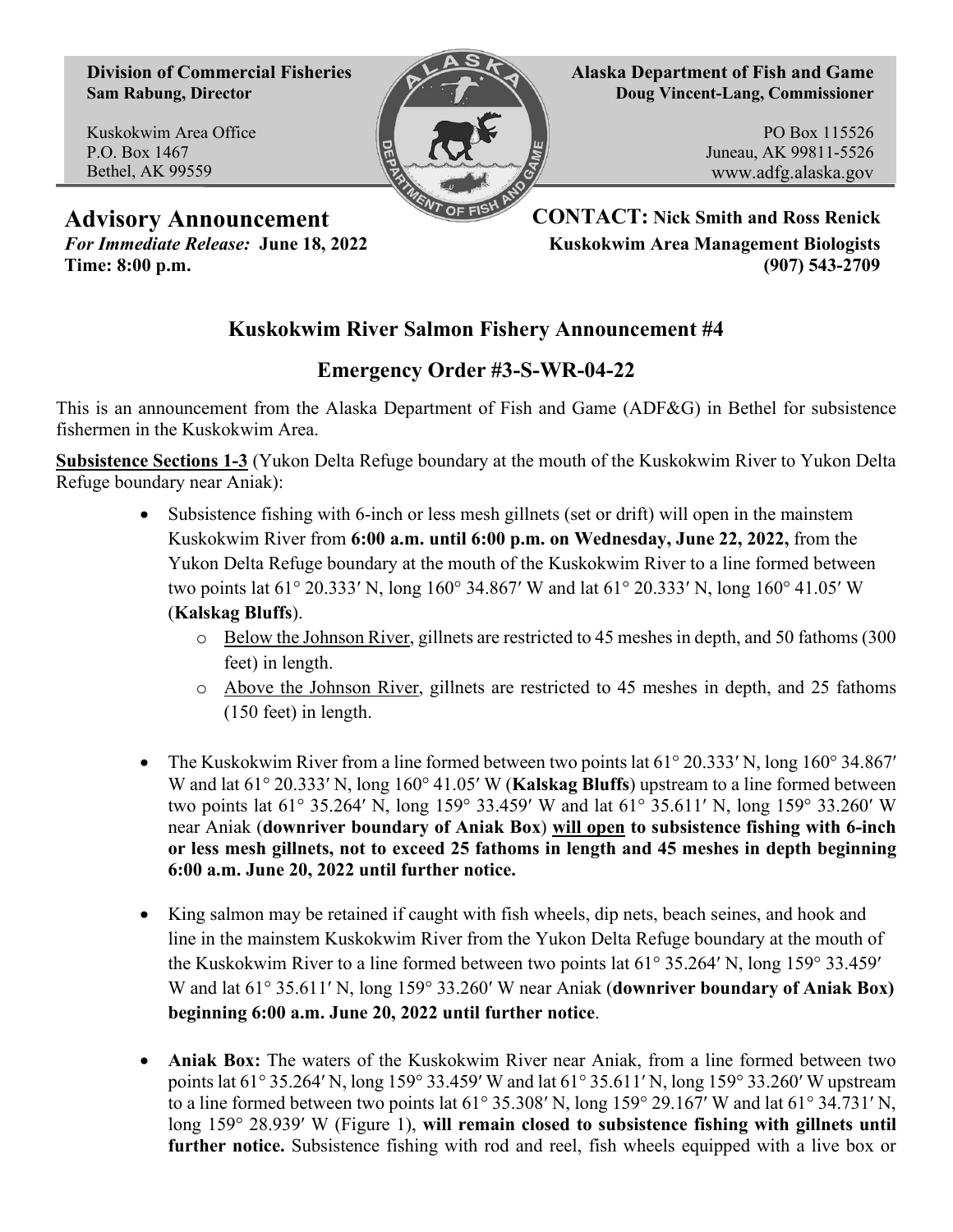chute, beach seines and dip nets is allowed, **but all king salmon caught must be returned to the water alive**.

## **As previously announced:**

Subsistence fishing with gillnets and harvest of king salmon in selective gears will continue to be closed on the following tributaries until further notice:

- The Eek River drainage to its confluence with the Kuskokwim River.
- The Kwethluk River drainage to ADF&G regulatory markers located at its confluence with Kuskokuak Slough.
- The Kasigluk and Kisaralik river drainages, including Old Kuskokuak Slough to ADF&G regulatory markers at the confluence of Old Kuskokuak Slough with Kuskokuak Slough.
- The Tuluksak River drainage, including its confluence with the Kuskokwim River and downstream approximately 1-mile to ADF&G regulatory markers.
- The Aniak River drainage to ADF&G regulatory markers at its confluence with the Kuskokwim River.

The 2022 season is managed in accordance with the Kuskokwim River Salmon Management Plan (5 AAC 07.365) as directed by the Alaska Board of Fisheries. The preseason forecast of Kuskokwim River king salmon is for a range of 99,000 to 161,000 fish. As of June 17, the Bethel test fishery cumulative CPUE for king salmon was 91 and the total king salmon passage past the sonar, as of June 14, was 17,000 fish. Inseason assessment indicates that this year's run may be similar to 2021, which was a total run of 129,751 fish. Drainage-wide escapement in 2021 was 101,000 fish.

Projections from the collaboratively developed Chinook Salmon In-season Bayesian Risk Assessment Tool [\(https://bstaton.shinyapps.io/BayesTool/\)](https://bstaton.shinyapps.io/BayesTool/) were used to estimate expected run/escapement and harvestable surplus. A current total harvest of 17,600 fish was used to inform the model. This harvest includes total harvest to date downstream, and including, Akiak and an estimated 5,000 fish harvest upriver from, and including, Tuluksak. Expected harvest on June 22 is 6,500 king salmon. The updated model indicates that fishing on June 22 will result in an expected escapement of 94,000 king salmon, with a very high probability (88%) of being above the lower bound of the ADF&G established drainage wide escapement goal. There are no longer any concerns like the ones we expressed from the excessive harvest of headwaters stocks during the federal June 12 and 16 fishing periods. Past tagging projects indicate that by June 22 all sub-stock components will be represented in the harvest and headwaters stocks will only comprise between 6-11% of the total catch. While projections are uncertain this early in the run, inseason assessment, sub-stock timing, harvest reports, and expected harvest based on prior years indicate an opening on June 22 is warranted.

We do not believe this opportunity under State subsistence fishing regulations will negatively impact the ability of federally qualified subsistence users from meeting their needs during these fishing periods if they so choose to participate in the fishery. This opportunity will allow those individuals who have been displaced to the urban areas of Alaska for educational, social, health or other reasons to practice their traditional and cultural subsistence way of life that is closely tied to the Kuskokwim River.

As a reminder the next meeting of the Kuskokwim River Salmon Management Working Group is scheduled for Wednesday, June 22, 2022, at 10:00 a.m., by teleconference. This meeting is open to the public. Please call 1- 800-315-6338 passcode: 58756#, to attend via teleconference.

Further announcements will be made from the Bethel Fish and Game office, on the State of Alaska web site [\(http://www.adfg.alaska.gov/index.cfm?adfg=cfnews.main\)](http://www.adfg.alaska.gov/index.cfm?adfg=cfnews.main), local radio stations, and Kuskokwim River